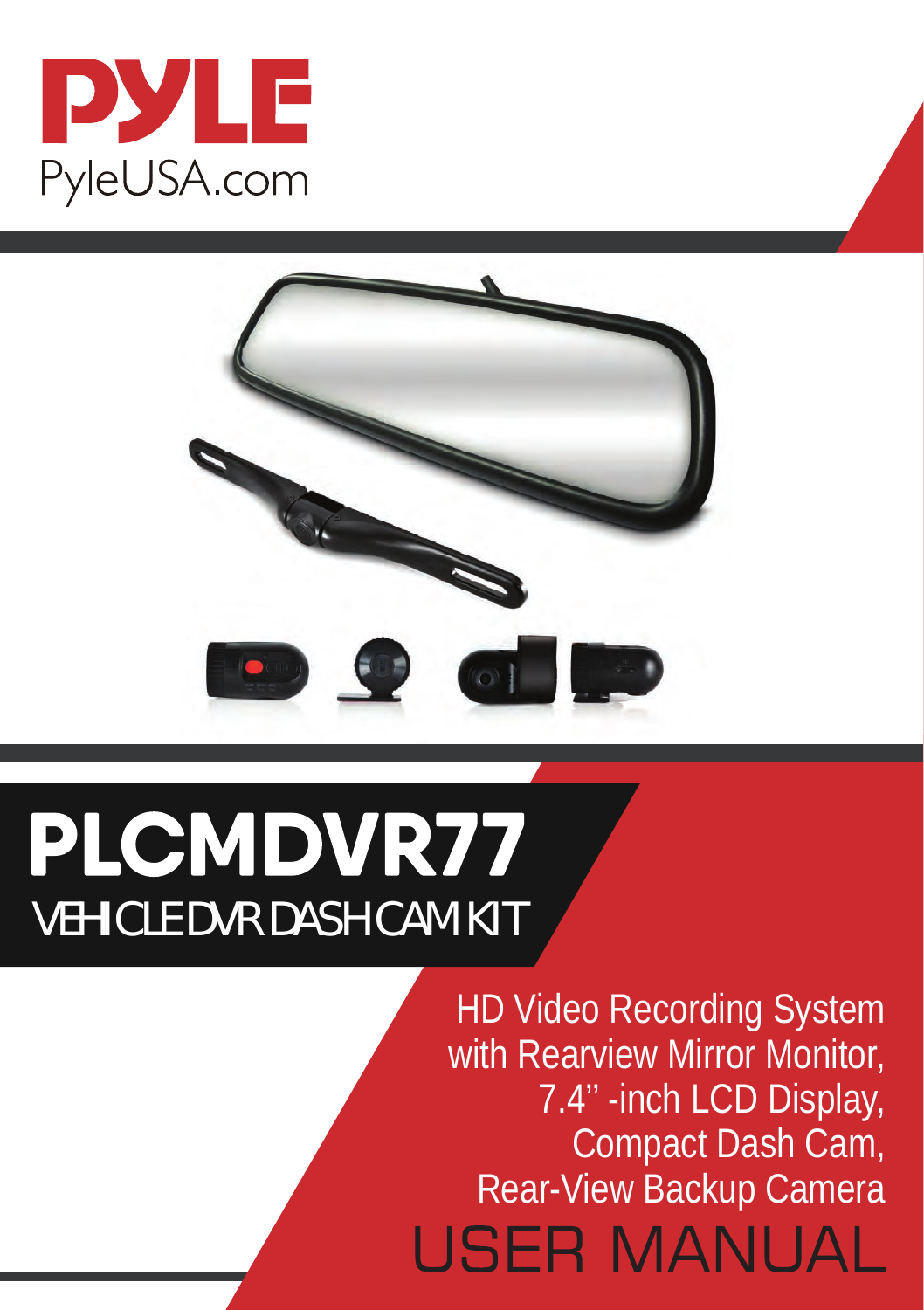#### **DESCRIPTION**

Vehicle DVR Dash Cam Kit

HD Video Recording System with Rearview Mirror Monitor, 7.4'' -inch LCD Display, Compact Dash Cam, Rear-View Backup Camera

#### **MONITOR WIRING CONNECTION:**



#### **REAR VIEW BACKUP CAMERA:**

#### **Angle Adjustable Camera Lens**

Located on the camera housing are 2 screws which lock the camera lens angle in position. The screws may be loosened to allow camera lens angle adjustment. Loosen the screws, adjust the camera lens into the desired angle, then tighten the screws securely. Be sure as to not overtighten the screws.

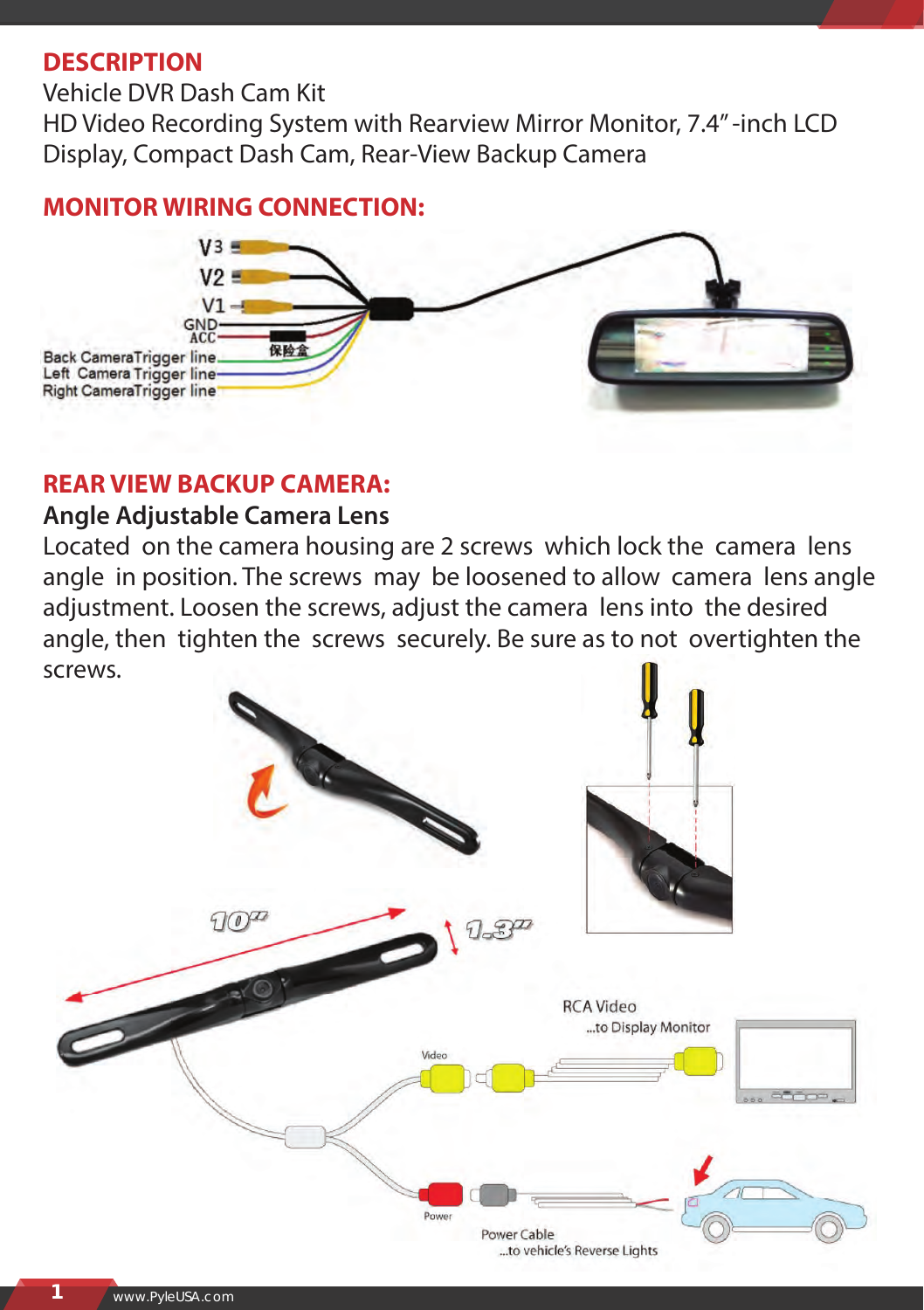#### **OPERATION INSTRUCTIONS:**

- 1. V1 connect the left optic camera signal; V2 camera signal connection (reverse priority display); V3 connection right camera signal.
- 2. Trigger (rearview camera line) displays rear camera screen; trigger (left video line) shows the left optic camera; trigger (right video line) display right depending on the camera screen; no automatic trigger machine after shutdown.
- 3. Press the menu button to display the menu, then press (regulation) (or regulation) can adjust the size parameters.
- 4. The environment sensing function, the screens brightness may change while the changing of ambient light, if ambient light is strong, the brightness of the screen will increase, in order to get a clearer image in the same light; when the ambient light is weak, the brightness of the screen can be reduced. Make sure the brightness is right, not too bright and irritating to the eyes.

## **Rearview Backup Camera Quick Installation:**

Connect the camera to the using the included DC 12V power cable. Connect the DC 12V power cable to the positive 12V reverse tail light in the rear of your vehicle. Then, connect the black wire, of the DC 12V power cable, and ground properly. This connected power and ground cable then connects to the camera, and will supply power to the camera directly. Next, use the included yellow RCA video connector cable, and run that cable from the yellow RCA video connector jack of the camera, to the yellow video connector of your compatible display monitor.

*Yellow RCA cable when connected, automatically retrieves the video signal when activated (when your vehicle is switched into the reverse gear).*

- 1. Locate the reverse taillight wiring behind your vehicle's reverse light. You may need to remove an interior panel, or other cover, in order to locate the wiring. Connect the included power 12V DC power cable to the reverse light.
- a. Connect the power cable's Red wire to your vehicle's reverse light positive wire.
- b. Connect the power cable's Black wire to your vehicle's reverse light negative wire.
- 2. Connect the camera to this 'reverse light' connection installation, then mount the camera in the desired location.
- 3. Run the RCA video cable from the camera to your compatible video display monitor.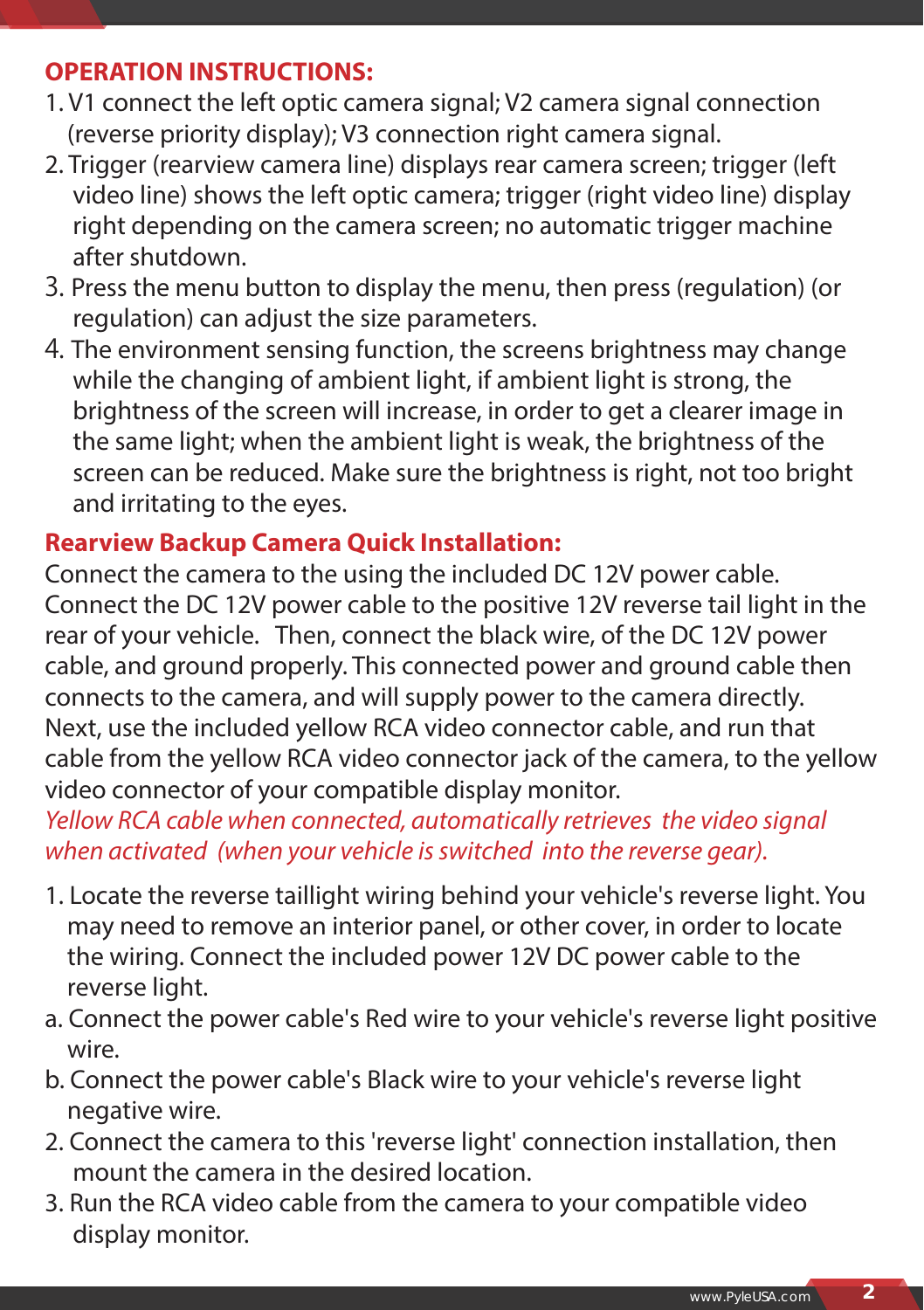### **SYSTEM FEATURES:**

- Vehicle DVR Driving Video Recording System
- Rear-View Mirror Assembly with Built-in 7.4" -inch Display Screen
- Camera + Camcorder: Snap Pictures or Record Video
- Night Vision Illumination
- Built-in G-Sensor Auto-save Recording during Collision
- Built-in Microphone for Audio Recording
- True Color Reproduction and Image Adjustment
- Micro SD Memory Card Slot
- Easy File Saving & Sharing
- Universal Dashboard / Windshield Mountable \*Designed to Replace Your Existing Rear-View Mirror Assembly

## **WHAT'S IN THE BOX:**

- Rearview Mirror Assembly
- DVR Dash Cam
- Backup Camera
- Power & Wiring Harness
- RCA Video Cable
- Camera Power Supply Cable, 3.2' ft.

## **BACKUP CAMERA:**

- Video System: PAL/NTSC Auto Switching
- Image Sensor: 1/4" Color CMD
- Effective Pixel:  $656 \times 492$ Pixels
- Resolution: 420 TV Lines
- Lens Angle: 170° Degree
- Marine Grade Rating: IP-69
- Video Output: 1.0V PP-75 Ohm
- Camera Dimensions (W x H x D):  $10.0"$  x  $1.3"$  x  $1.3"$  -inches
- Weight: 0.72 lbs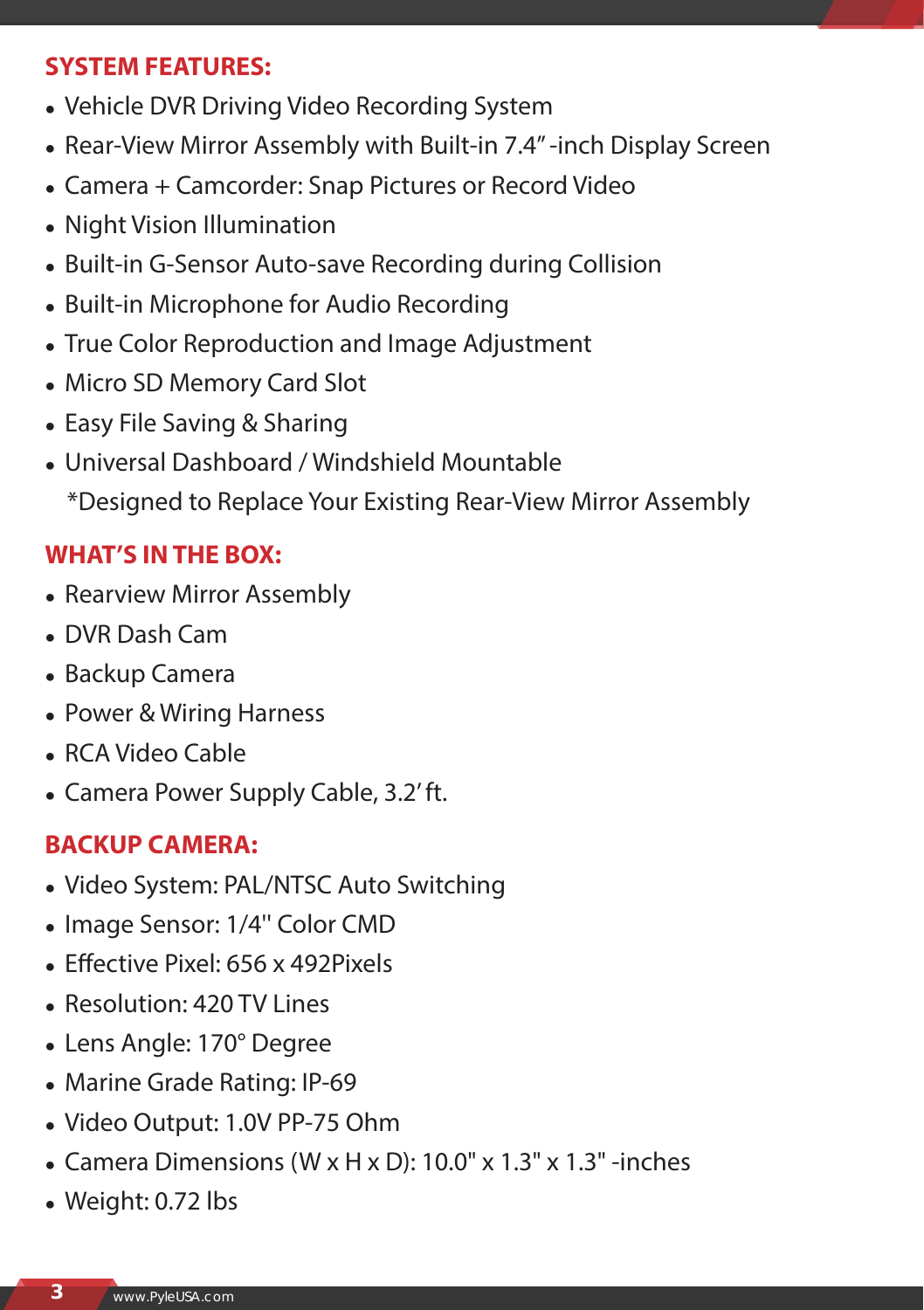## **TECHNICAL SPECS:**

- Video System: PAL/NTSC Auto Switching
- LCD Screen: 7.36" TFT LCD
- Monitor Resolution: 1280 x 420 Pixels
- Brightness: 1000cd/m2
- Aspect Ratio: 16:9
- Monitor And Camera Connector: RCA connector
- AV Inputs: 3CH- AV1- Left Camera, AV2-Back Camera, AV3-Right Camera
- Micro SD Card Support: Up to 32GB, Not Included
- Power Consumption: 7W (Working) 0.5W (Standby)
- Power Supply: DC 12-24V
- Monitor Dimensions  $(L \times W \times H)$ : 10.0" x 1.3" x 1.26" -inches

### **BACKUP CAMERA WIRING:**



Since the 7.36 inch mirror monitor with 3ch video input, users can connect the video camera input to the monitor V3 ch for backup.

## **EASY FILE SAVING & SHARING**

To use the recording function, use the external dash camera mirror monitor. View the recorded video and playback output in the 7.36 inch mirror.